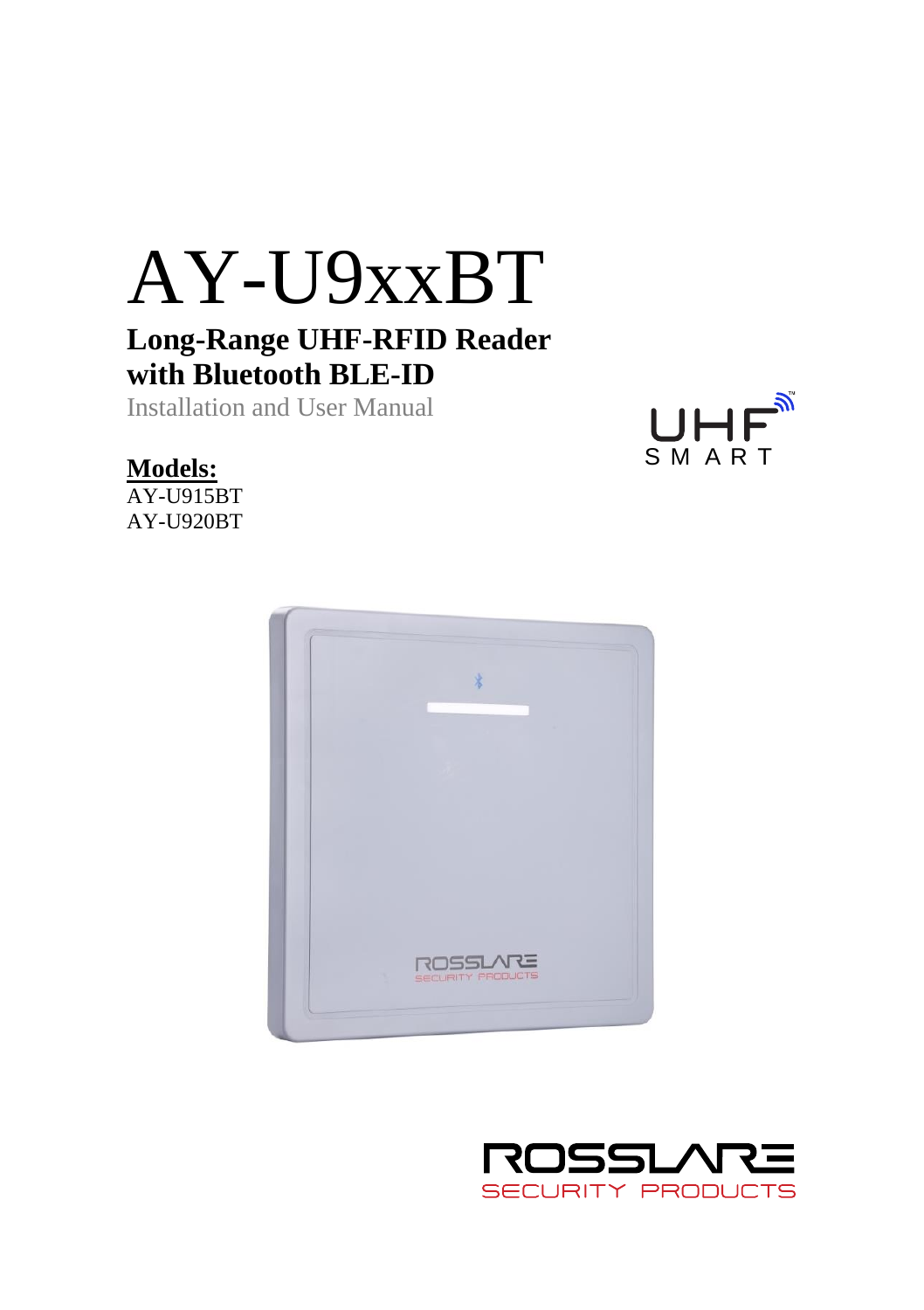# **Copyright © 2020 by Rosslare. All rights reserved.**

This manual and the information contained herein are proprietary to ROSSLARE ENTERPRISES LIMITED and/or its related companies and/or subsidiaries' (hereafter: "ROSSLARE"). Only ROSSLARE and its customers have the right to use the information.

No part of this manual may be re-produced or transmitted in any form or by any means, electronic or mechanical, for any purpose, without the express written permission of ROSSLARE.

ROSSLARE owns patents and patent applications, trademarks, copyrights, or other intellectual property rights covering the subject matter in this manual.

TEXTS, IMAGES, AND ILLUSTRATIONS INCLUDING THEIR ARRANGEMENT IN THIS DOCUMENT ARE SUBJECT TO THE PROTECTION OF COPYRIGHT LAWS AND OTHER LEGAL RIGHTS WORLDWIDE. THEIR USE, REPRODUCTION, AND TRANSMITTAL TO THIRD PARTIES WITHOUT EXPRESS WRITTEN PERMISSION MAY RESULT IN LEGAL PROCEEDINGS.

The furnishing of this manual to any party does not give that party or any third party any license to these patents, trademarks, copyrights or other intellectual property rights, except as expressly provided in any written agreement of ROSSLARE.

ROSSLARE reserves the right to revise and change this document at any time, without being obliged to announce such revisions or changes beforehand or after the fact.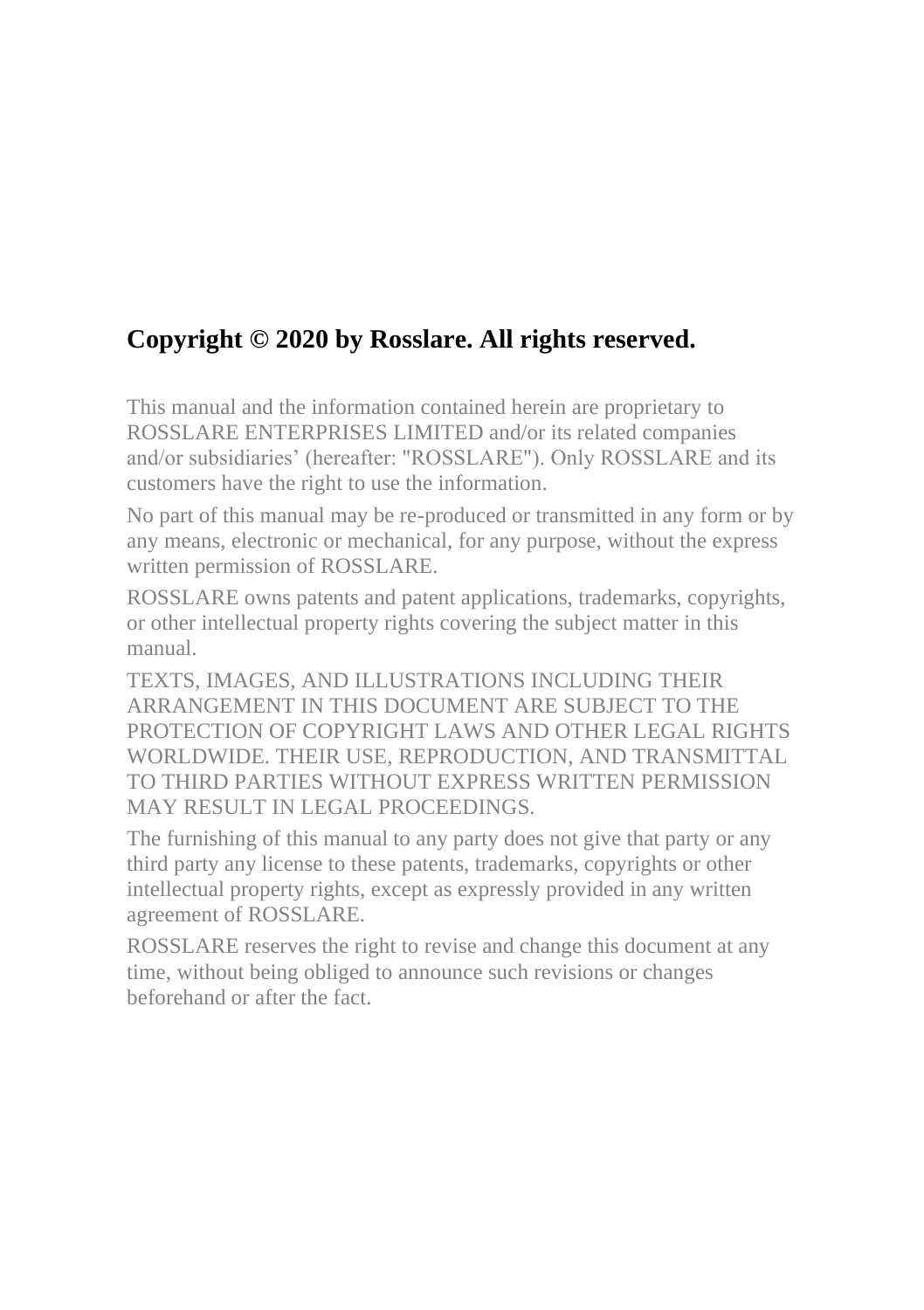# **Table of Contents**

| 1.    |  |
|-------|--|
| 1.1   |  |
| 2.    |  |
| 2.1   |  |
| 2.1.1 |  |
| 2.1.2 |  |
| 2.1.3 |  |
| 3.    |  |
| 4.    |  |
| 5.    |  |
| 6.    |  |
| A.    |  |
| В.    |  |
| C.    |  |
|       |  |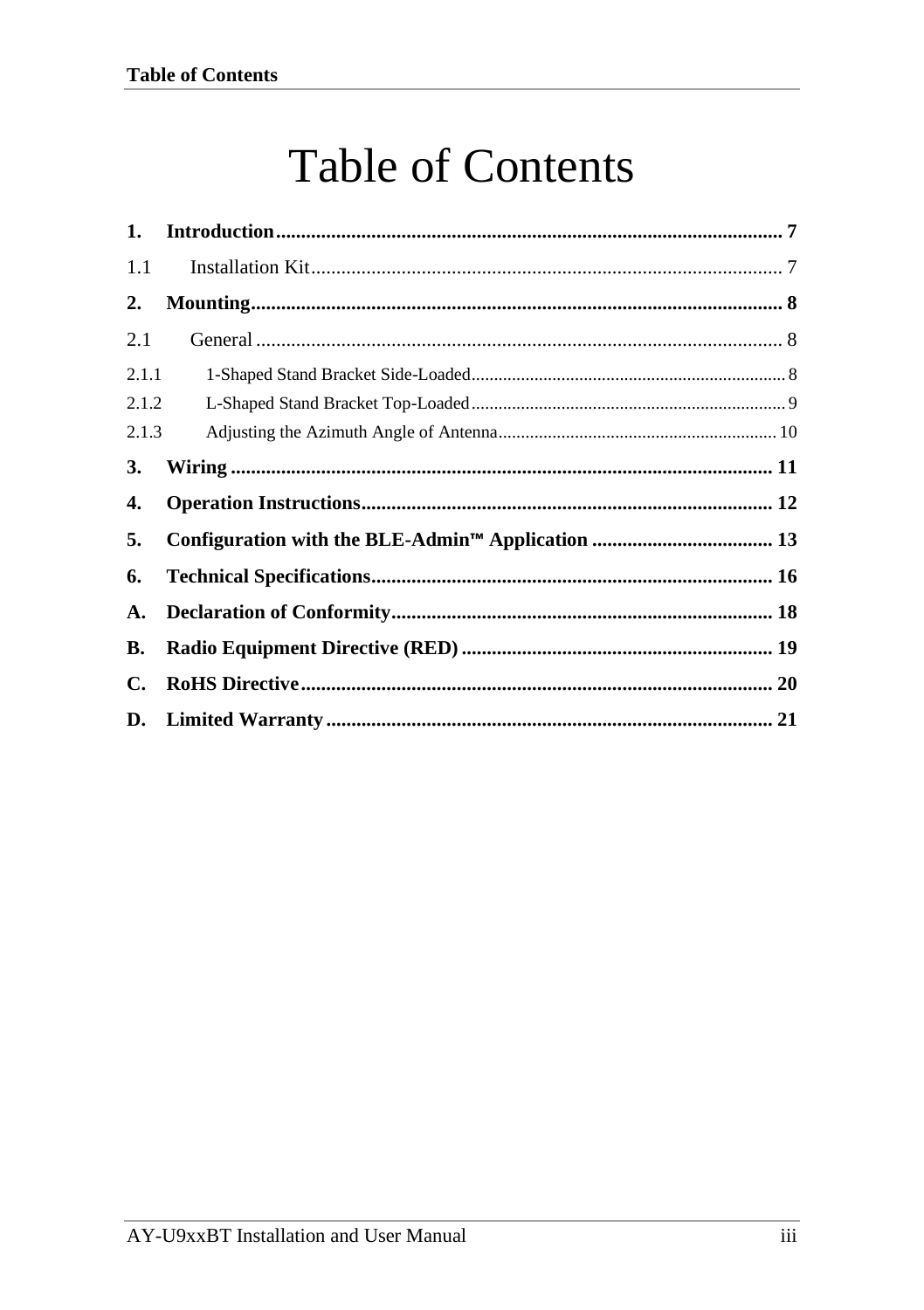# List of Figures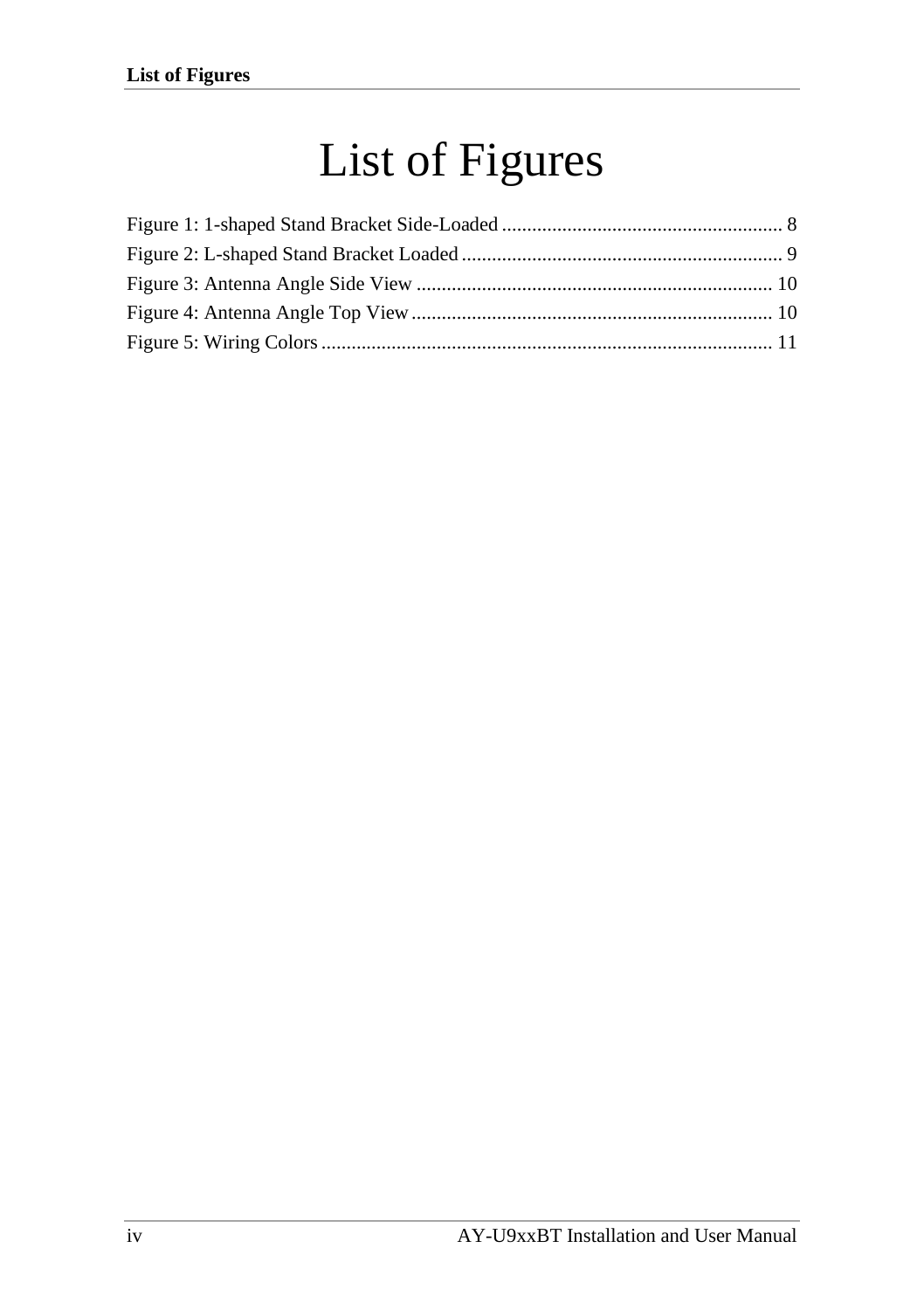# List of Tables

|--|--|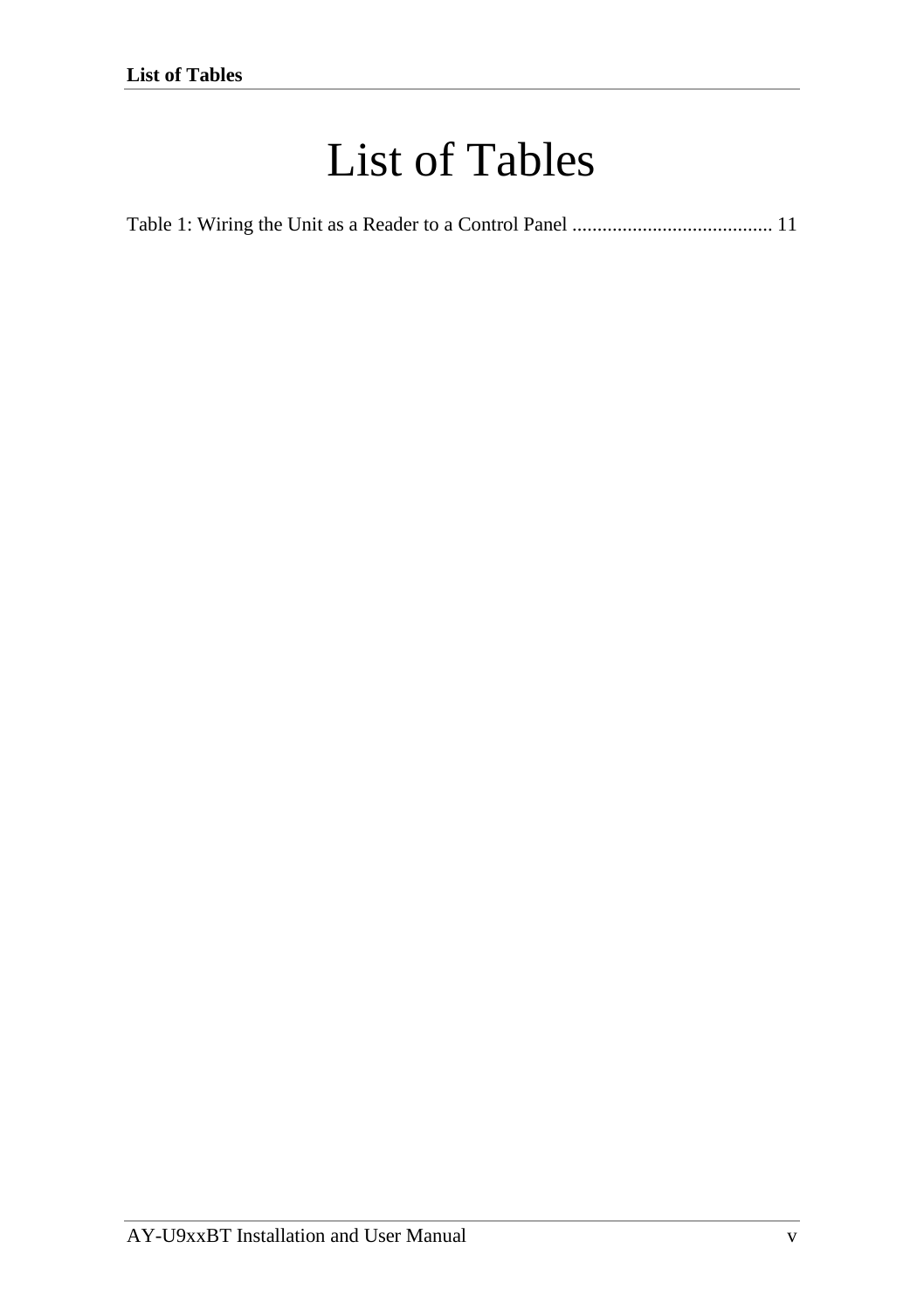# Notice and Disclaimer

This manual's sole purpose is to assist installers and/or users in the safe and efficient installation and usage of the system and/or product, and/or software described herein.

**Before attempting to install and/or use the system, the installer and the user must read this manual and become familiar with all safety requirements and operating procedures.**

- The system must not be used for purposes other than those for which it was designed.
- The use of the software associated with the system and/or product, if applicable, is subject to the terms of the license provided as part of the purchase documents.
- ROSSLARE exclusive warranty and liability is limited to the warranty and liability statement provided in an appendix at the end of this document.
- This manual describes the maximum configuration of the system with the maximum number of functions, including future options. Therefore, not all functions described in this manual may be available in the specific system and/or product configuration you purchased.
- **EXECUTE:** Incorrect operation or installation, or failure of the user to effectively maintain the system, relieves the manufacturer (and seller) from all or any responsibility for consequent noncompliance, damage, or injury.
- The text, images and graphics contained in the manual are for the purpose of illustration and reference only.
- All data contained herein subject to change without prior notice.
- In no event shall manufacturer be liable for any special, direct, indirect, incidental, consequential, exemplary or punitive damages (including, without limitation, any and all damages from business interruption, loss of profits or revenue, cost of capital or loss of use of any property or capital or injury).
- All wiring diagrams are intended for reference only, the photograph or graphic of the PCB(s) are intended for clearer illustration and understanding of the product and may differ from the actual PCB(s).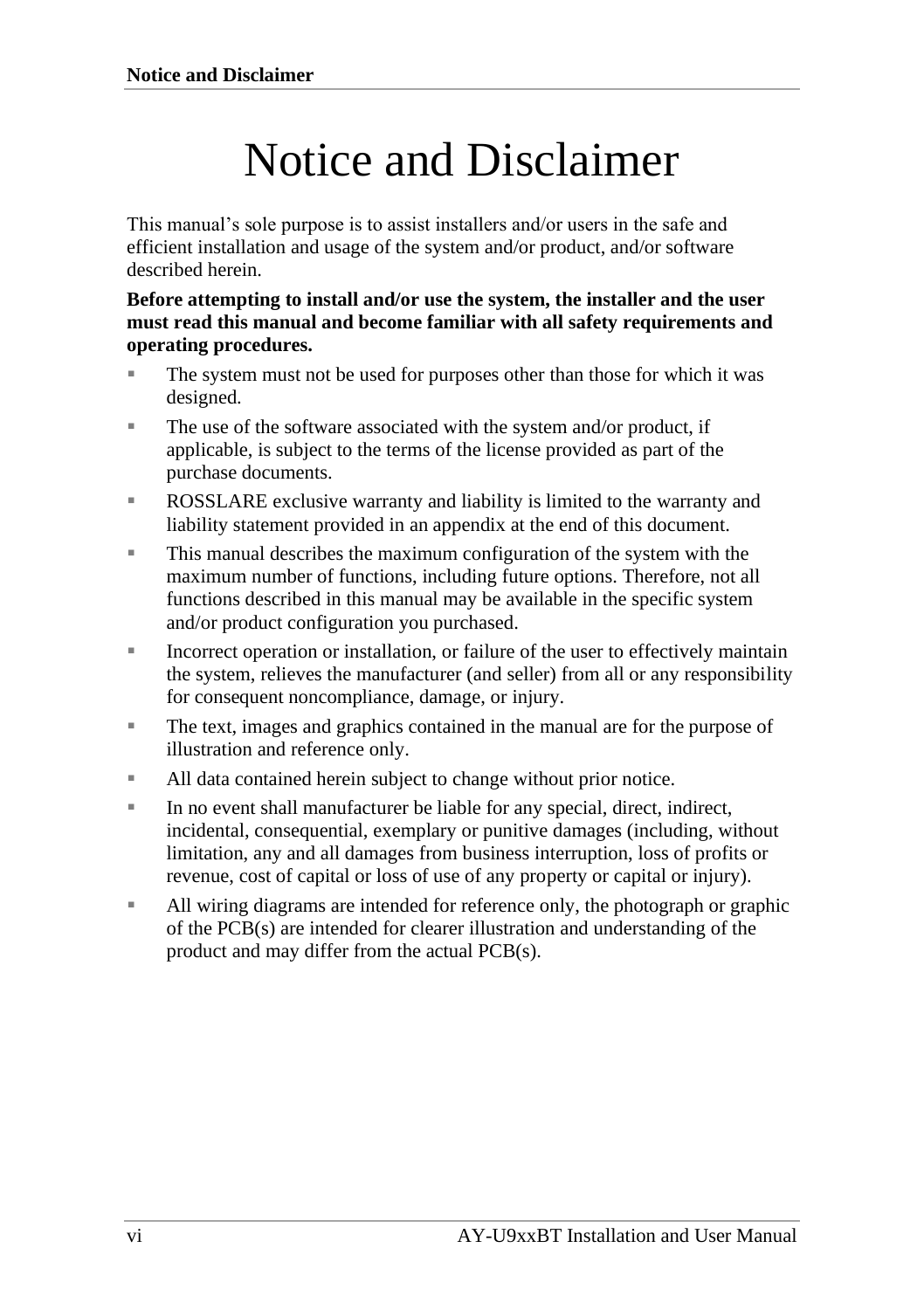# <span id="page-6-0"></span>1. Introduction

The AY-U9xxBT series of UHF and Bluetooth readers are available with versions in both UHF frequencies (865-868 and 902-928 MHz) and support Bluetooth BLE frequencies and protocols.

Two associated apps for iOS and Android smartphones made by Rosslare – APPx411 BLE-ID App and APP-x421 BLE-Admin App – can be used with the readers for programming operational settings (refer to *APP-x411 BLE-ID App Installation and User Manual* and *APP-x421 BLE-Admin App Installation and User Manual*, respectively).

The readers are waterproof (IP65) and are suitable for use in a wide range of RFID applications, such as transport management, vehicle management, car parking, production process control, and access control.

The readers support the following functions:

- Reading UHF hard credential
- Reading BLE soft credential
- Transmitting credential ID to the controller
- Acting based on controller's input (allowing access or not)
- Self-update
- Reconfiguration provided by credential (soft or hard) or by PC SW

The AY-U9xxBT series includes the following models:

- **EXECUS**: 902–928 MHz (America)
- **EXECU**: 865–868 MHz (Europe)

## <span id="page-6-1"></span>1.1 Installation Kit

The package includes:

- 1 AY-U9xxBT reader with a 5 m (16.4 ft) 10-wire cable
- $\blacksquare$  1 100–240 VAC switching power supply: 15 VDC @ 4 A
- 1 installation bracket kit
- 1 installation and user manual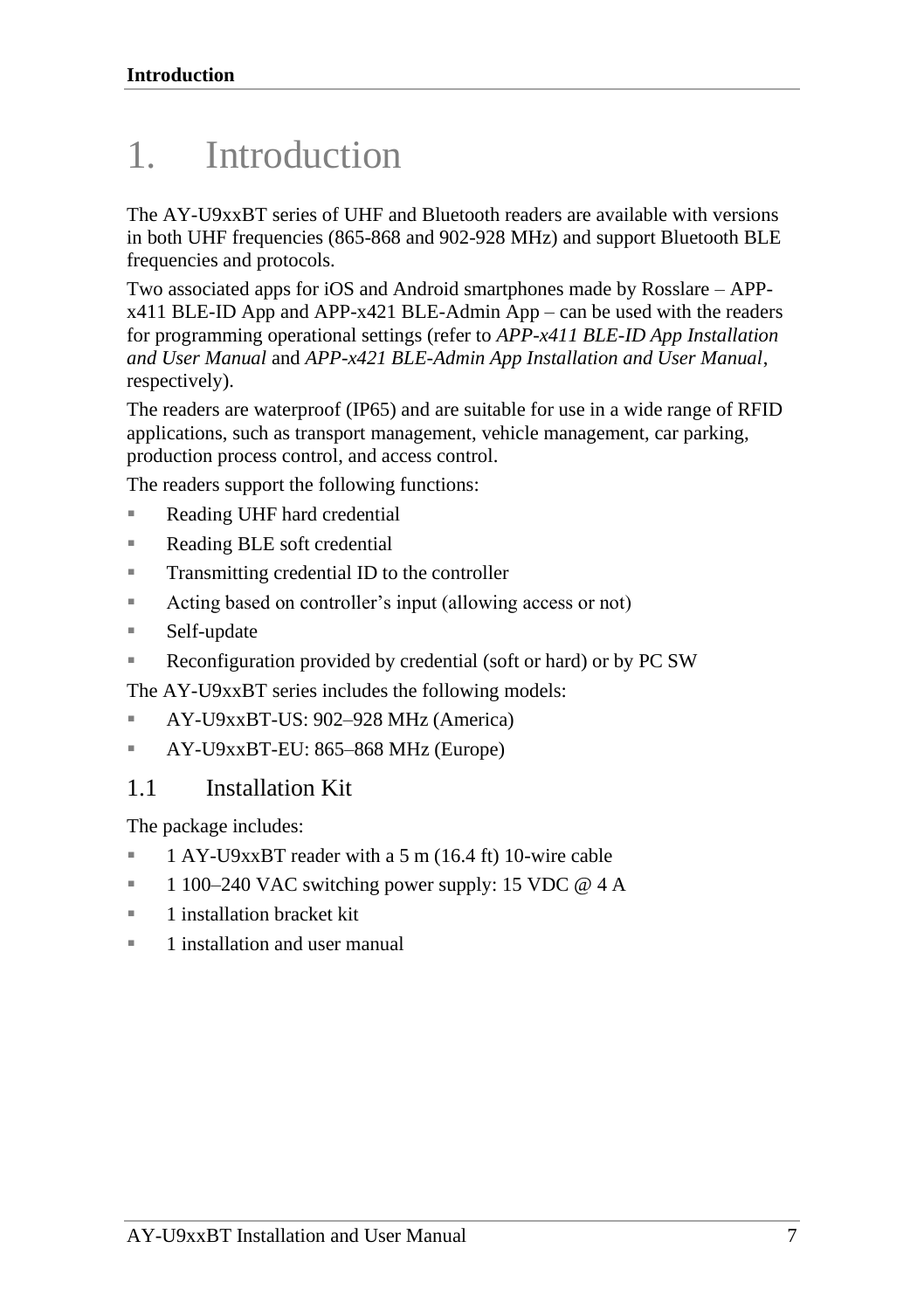# <span id="page-7-0"></span>2. Mounting

All RFID readers can be affected by Radio Frequency Interference (RFI). For optimal read range, RFID readers should be installed away from areas with RFI. Important

Installing an RFID reader adjacent to metallic surfaces might alter the reader's specifications. To diminish this interference, use a plastic spacer when mounting the reader.

# <span id="page-7-1"></span>2.1 General

Note

There are two methods that can be used when installing the reader.

- 1-Shaped Stand Bracket Side-Loaded
- L-Shaped Stand Bracket Top-Loaded

Each installation method is selected based on application requirements and actual location.

### <span id="page-7-2"></span>2.1.1 1-Shaped Stand Bracket Side-Loaded

In this method, the stand pole should have a diameter of between 50 and 60 mm (2 to 2.4 in.) and a height of 2 to 3 m (6.5 to 10 ft). The pole should be made of stainless steel with a thickness of at least 1.2 mm (0.05 in.).

<span id="page-7-3"></span>Use the bracket contained in the package box to mount the AY-U9xxBT reader to the top of the stand pole depending on actual vehicle type (mainly large car and small car) [\(Figure 1\)](#page-7-3).



Adjust the height from the center of AY-U9xxBT reader to lane level to be around 2.0 m (6.5 ft).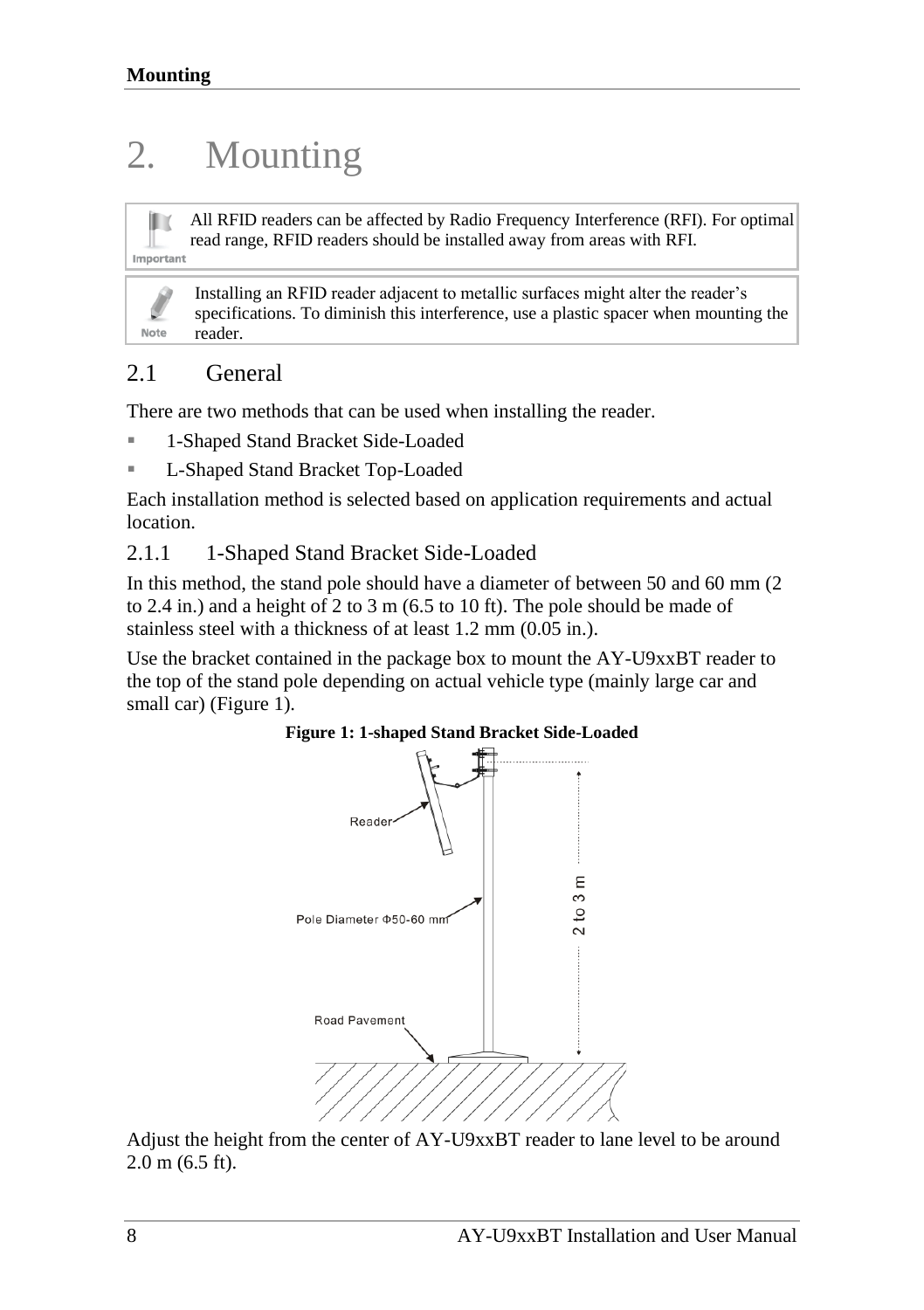# <span id="page-8-0"></span>2.1.2 L-Shaped Stand Bracket Top-Loaded

In this method, the L-shaped stand pole should have a diameter of between 60 to 80 mm (2.4 to 3.1 in.) and a height of  $4.2$  m (13.8 ft). The pole should be made of stainless steel with the thickness of at least  $1.2$  mm  $(0.05$  in.).

<span id="page-8-1"></span>Use the bracket contained in package box to mount the AY-U9xxBT reader to the rail near the center of the lane [\(Figure 2\)](#page-8-1).



Adjust the height between the rail and the ground to between 3.5 to 4.0 m (11.5 to 13 ft), depending on the height of vehicle.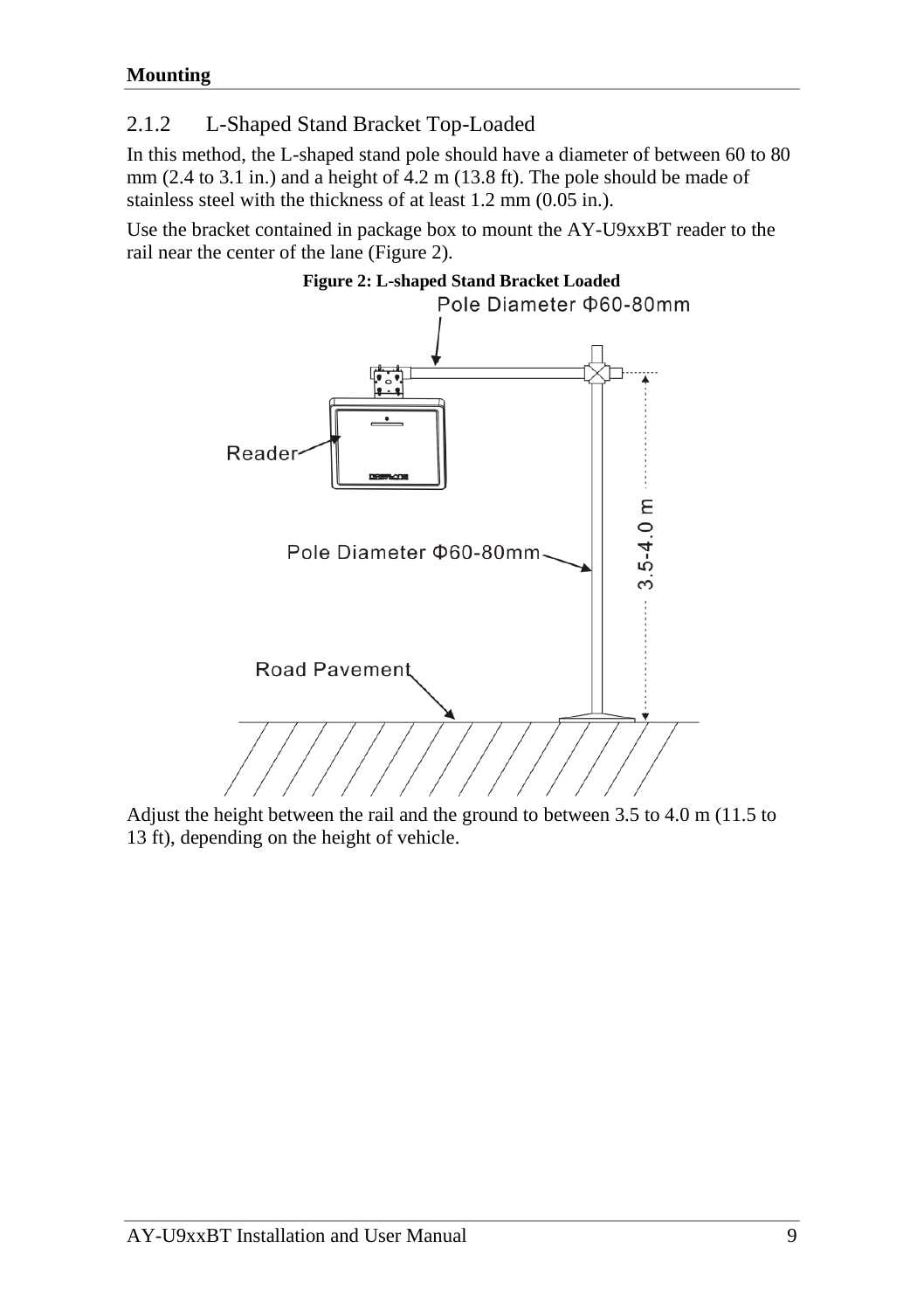## <span id="page-9-0"></span>2.1.3 Adjusting the Azimuth Angle of Antenna

<span id="page-9-1"></span>The angle of inclination with the ground plane of the antenna should be approximately 60° to 75° [\(Figure 3\)](#page-9-1), while the deviation angle of the antenna should be biased towards the lane direction [\(Figure 4\)](#page-9-2).

<span id="page-9-2"></span>

#### **Figure 3: Antenna Angle Side View**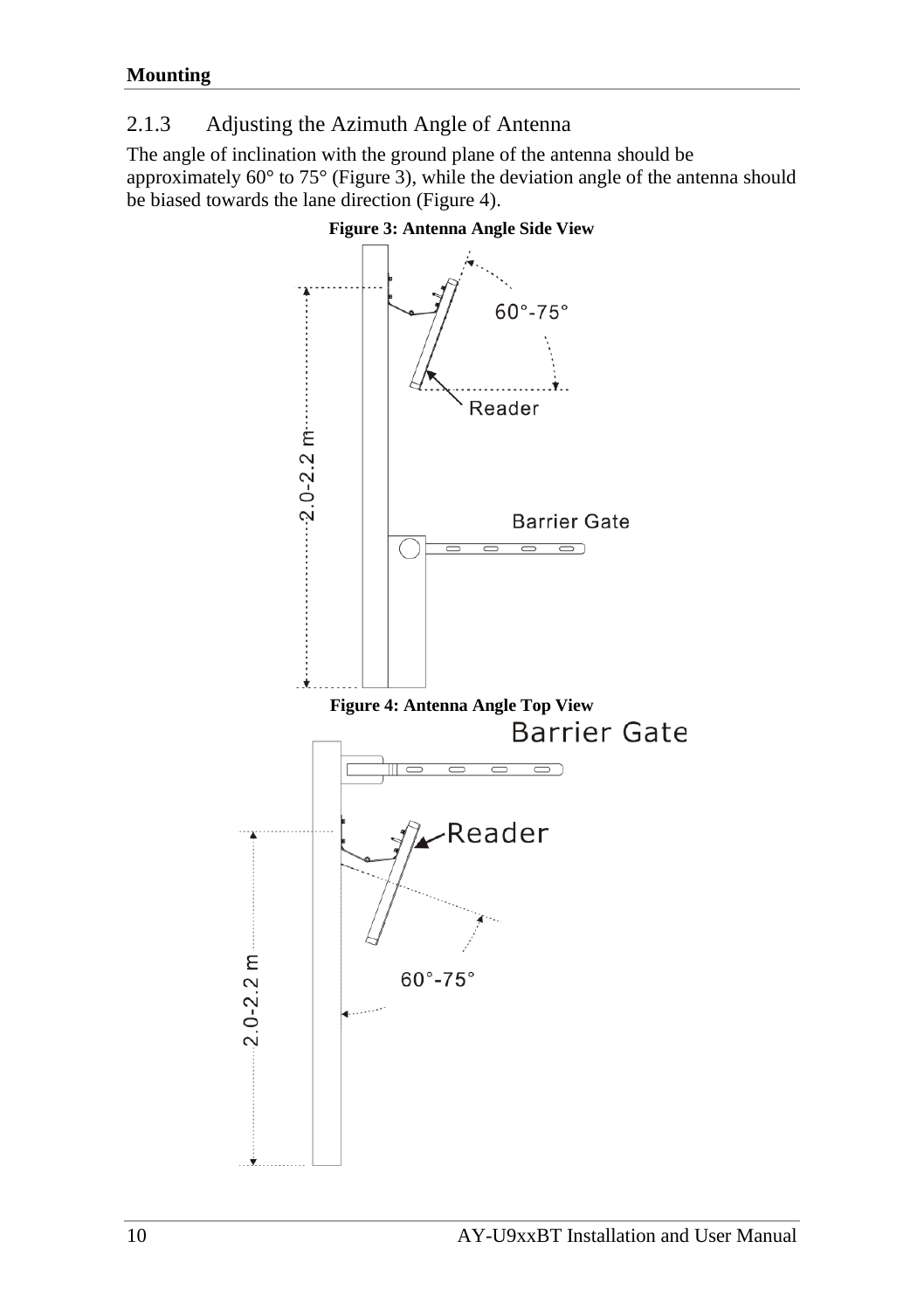# <span id="page-10-0"></span>3. Wiring

The units are supplied with a 5 m (16.4 ft) 10-conductor pigtail with exposed wires coated with solder (se[e Figure 5\)](#page-10-1).

#### **Figure 5: Wiring Colors**

<span id="page-10-1"></span>

#### *To connect the unit as a reader to an access control unit:*

- 1. Select the appropriate connections according to [Table 1.](#page-10-2)
- 2. Prepare the controller cable by cutting its jacket back about 3 cm (1¼") and strip the insulation from the wires about 1.3 cm  $(\frac{1}{2})$ .
- 3. Splice the reader's pigtail wires to the corresponding controller wires and cover each joint with insulating tape.

<span id="page-10-2"></span>

| <b>Wire Color</b> | Output                    |  |
|-------------------|---------------------------|--|
| Red               | Power                     |  |
| <b>Black</b>      | Ground                    |  |
| Green             | Data $0/$ Data $/$ C2     |  |
| White             | Data $1/Clock/C1$         |  |
| Orange            | Green LED Control         |  |
| <b>Brown</b>      | <b>Yellow LED Control</b> |  |
| Purple            | OC Output*                |  |
| Yellow            | Hold/Trigger Control      |  |
| Blue              | $RS-485 - A / OSDP*$      |  |
| Gray              | $RS-485 - B / OSDP*$      |  |

#### **Table 1: Wiring the Unit as a Reader to a Control Panel**

\* For future use

l Note

4. Trim and insulate the ends of all unused conductors individually. Do not short any unused wires together.

• The individual wires from the reader are color coded according the Wiegand standard.

- When using a separate power supply for the reader, this supply and that of the controller must have a common ground.
- The reader's cable shield wire should be preferably attached to an earth ground, or a signal ground connection at the panel, or the power supply end of the cable. This configuration is best for shielding the reader cable from external interference.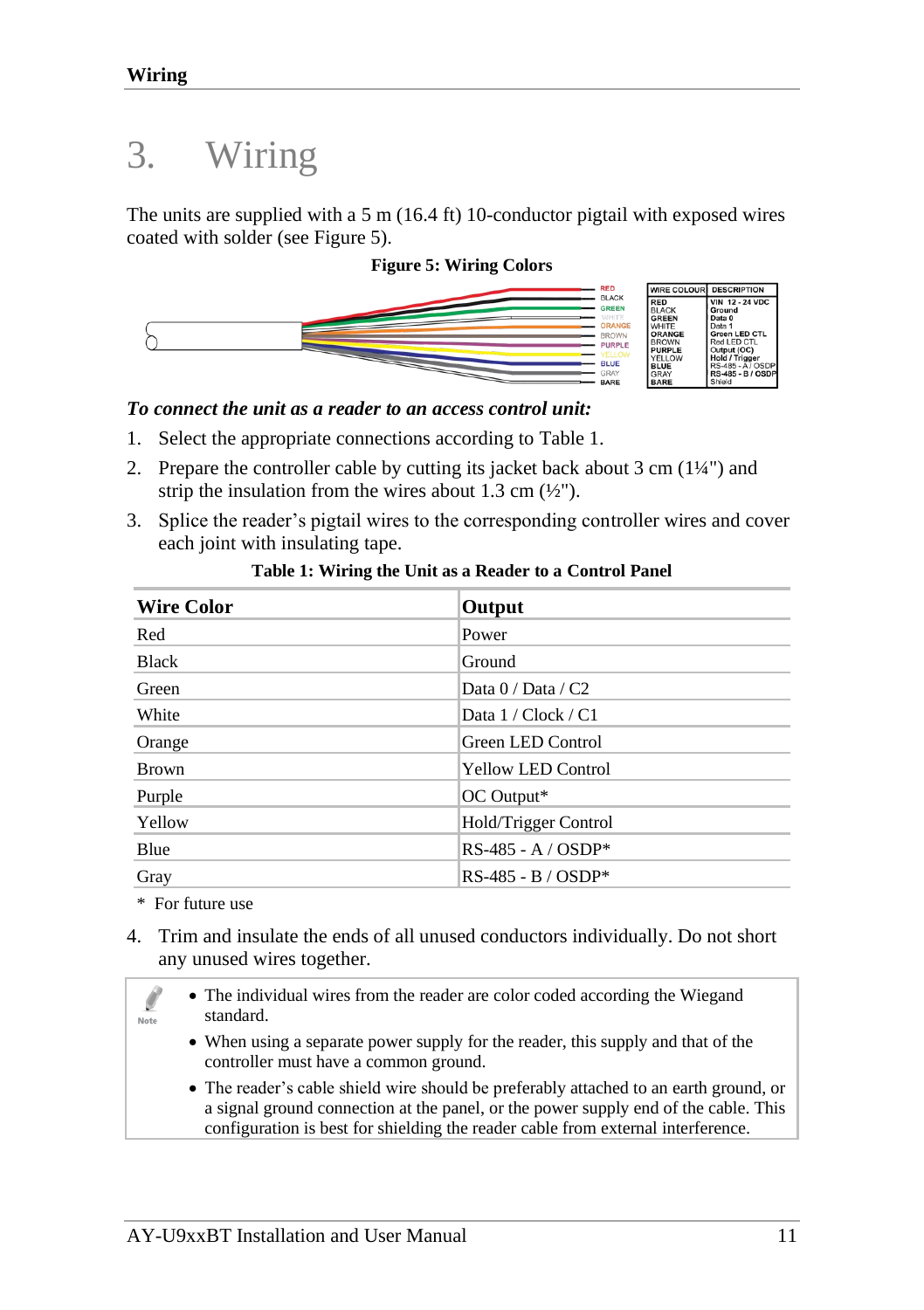# <span id="page-11-0"></span>4. Operation Instructions

After wiring the unit to a controller (POWER, GND, D0, D1), you should test the reader.

## *To test the reader:*

Note

- 1. Power up the reader. One beep is emitted and then it begins an auto-calibration procedure. After 2 seconds, the reader enters working mode.
- 2. Present the appropriate type of credential to the reader. A short beep is emitted, indicating that the credential is read properly.

When installing the UHF credential inside a vehicle, make sure that the vehicle is not RF proof.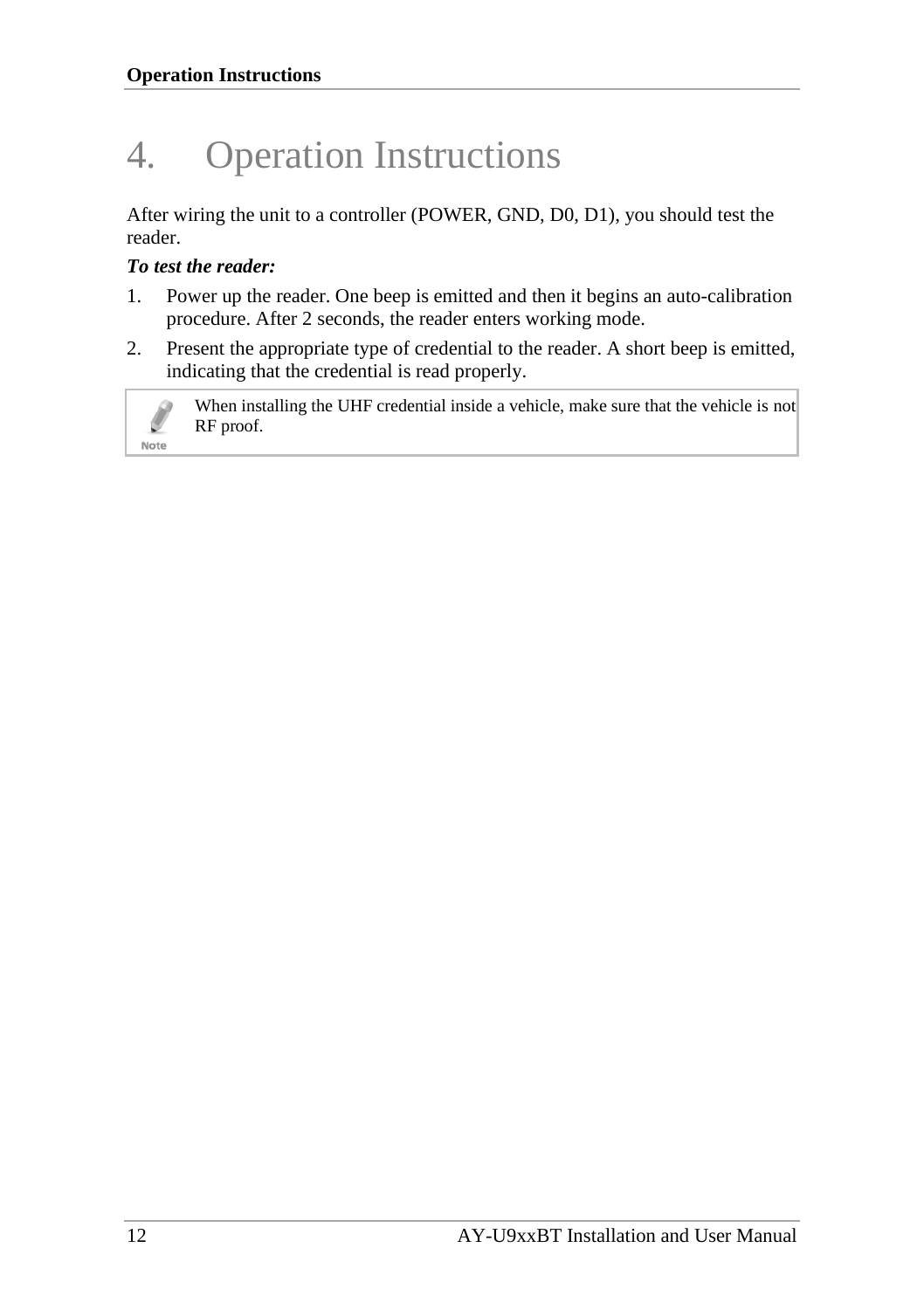# <span id="page-12-0"></span>5. Configuration with the BLE-Admin™ Application

1. Download the BLE-Admin application from Google Play or App Store using the following QR code.





- 2. Open the application, select the required reader from the list displayed.
- 3. Enter the password.

### **NOTES:**

- Use the default password (12345678) when you log in to the BLE-Admin application for the first time.
- It is highly recommended that you change the password (see step 4).
- 4. On the main screen, configure the following:

| Option    | Remarks                             |
|-----------|-------------------------------------|
| Door Name | Assign name to selected door reader |
| Password  | Change password                     |

#### 5. Tap **Set Configuration** and configure the following:

| <b>Parameter</b>         | <b>Options</b>                            | <b>Remarks</b>                                                                                       |
|--------------------------|-------------------------------------------|------------------------------------------------------------------------------------------------------|
| <b>LED</b> Activation    | On/Off                                    | Enable or disable LED<br>activation                                                                  |
| <b>UHF</b> Functionality | On/Off                                    | Enable or disable UHF<br>communication                                                               |
| Tag Type                 | EPC-GEN2                                  | This is the only supported<br>mode.                                                                  |
| Power                    | $Min = 1$<br>$Max = 10$<br>Default = $10$ | Slide to select the signal power<br>to change the effective reading<br>range for the UHF credentials |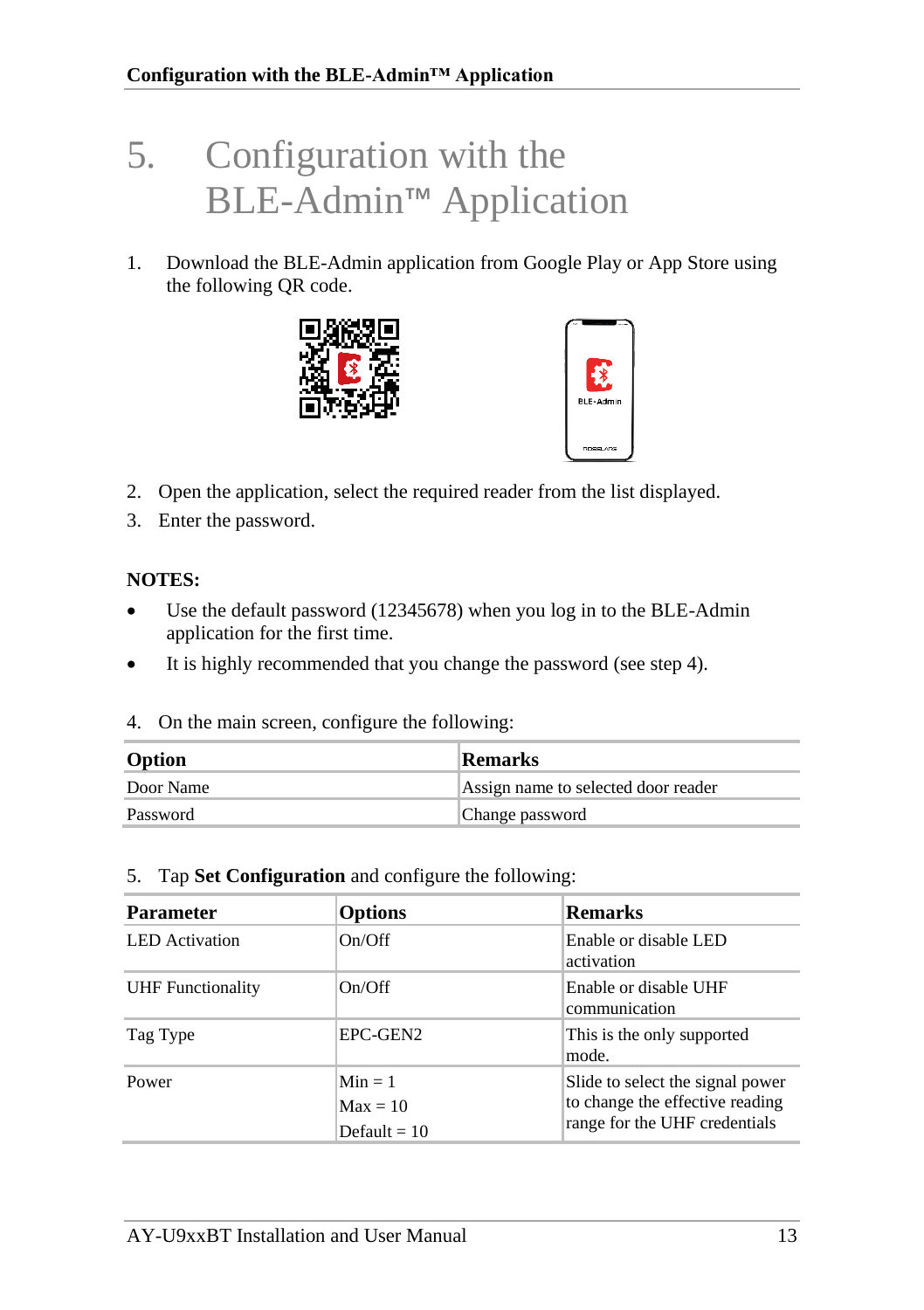#### **Parameter Options Remarks** Transmission Protocol Wiegand – default **OSDP** Select the credential output protocol Transmission Protocol Type 26, 32, 32R, 34, 40, 56, 64 bits Default  $= 26$  bits To be used if Weigand protocol is applied  $OSDP$  Address  $Min = 0$  $Max = 31$ Default  $= 13$ To be used if OSDP protocol is applied  $Tag Mode$   $Single = default$ Multiple  $Single = reads$  the strongest Tag in the reader's antenna field. Multiple  $=$  reads all the cards in the reader's antenna field into a dynamic buffer that can store up to 100 tags. Output interval  $\text{Min} = 100 \text{ m}$ Sec  $Max = 25.5 sec$ Default  $= 1$  sec Slide to select the interval of sending a credential from the reader Timing Interval  $\text{Min} = 10 \text{ m}$ Sec  $Max = 2.5 sec$ Default  $= 0.5$  sec Slide to select the time interval between when one tag is read to when the next tag is read. Starting Address  $\text{Min} = 0$  $Max = 9$ Default  $= 4$ Slide to select the initial ID Byte  $Read Mode$   $Timize = default$ Trigger Timing – the reader will read at the "Timing Interval" setting. Trigger – the reader will read a card at the time interval set by the "Read Trigger" time. • To operate in the "trigger" mode it is necessary to connect the "yellow" wire to the controller. Read Trigger  $\text{Min} = 1 \text{ sec}$  $Max = 255$  sec Default  $= 60$  sec Slide to select the amount of time to operate the trigger. Multimode Timing Interval  $\text{Min} = 20 \text{ sec}$  $Max = 255$  sec Default  $= 35$  sec In multimode, the reader can detect more than one tag at the same time. Tags that stay in the reader antenna field are not sent to the controller again until the Multimode Timing Interval ends.

### **Configuration with the BLE-Admin™ Application**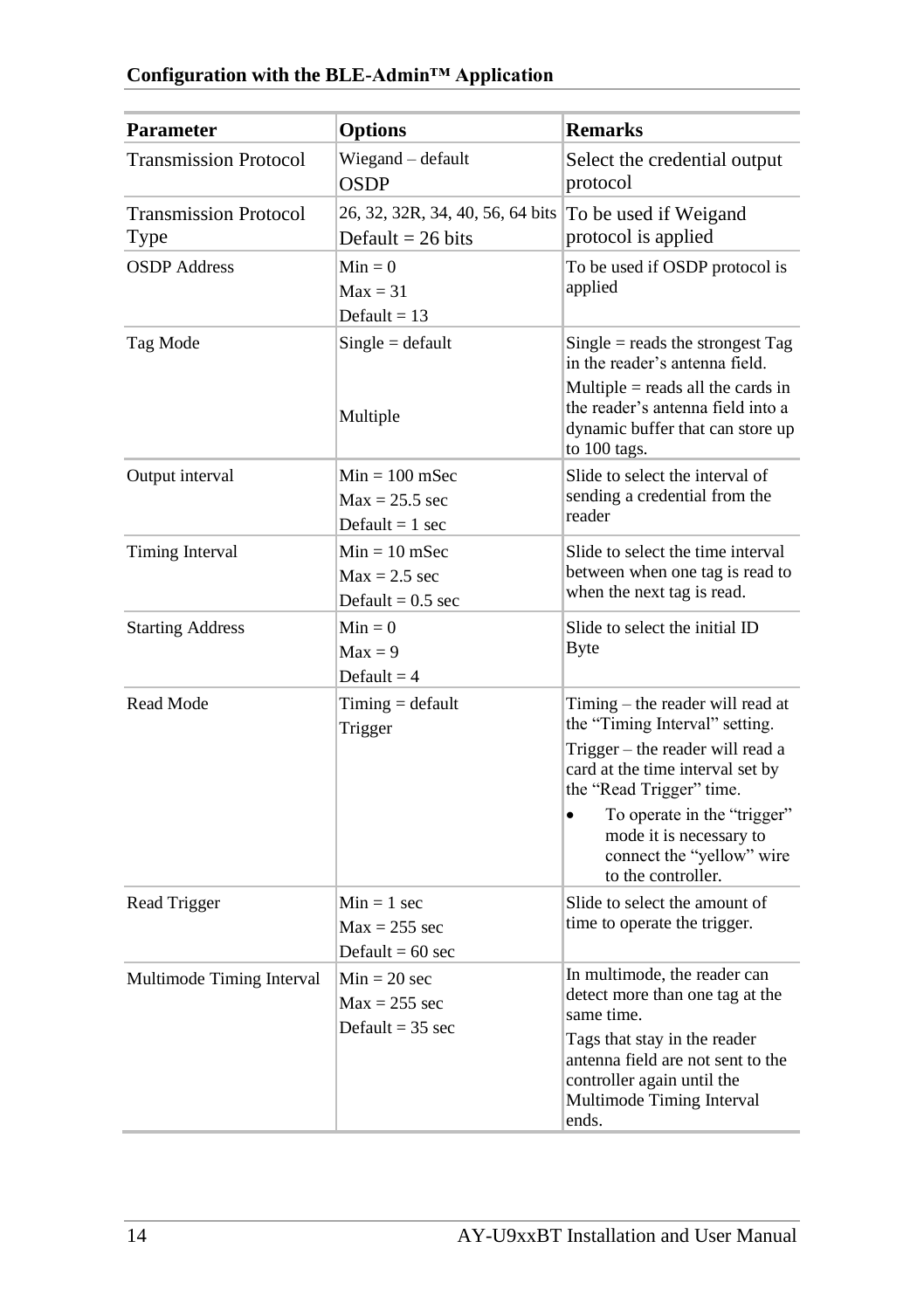**NOTE:** The My BLE-ID™ application allows a mobile device to be used as a credential. Download the application from Google Play or App Store using the following:

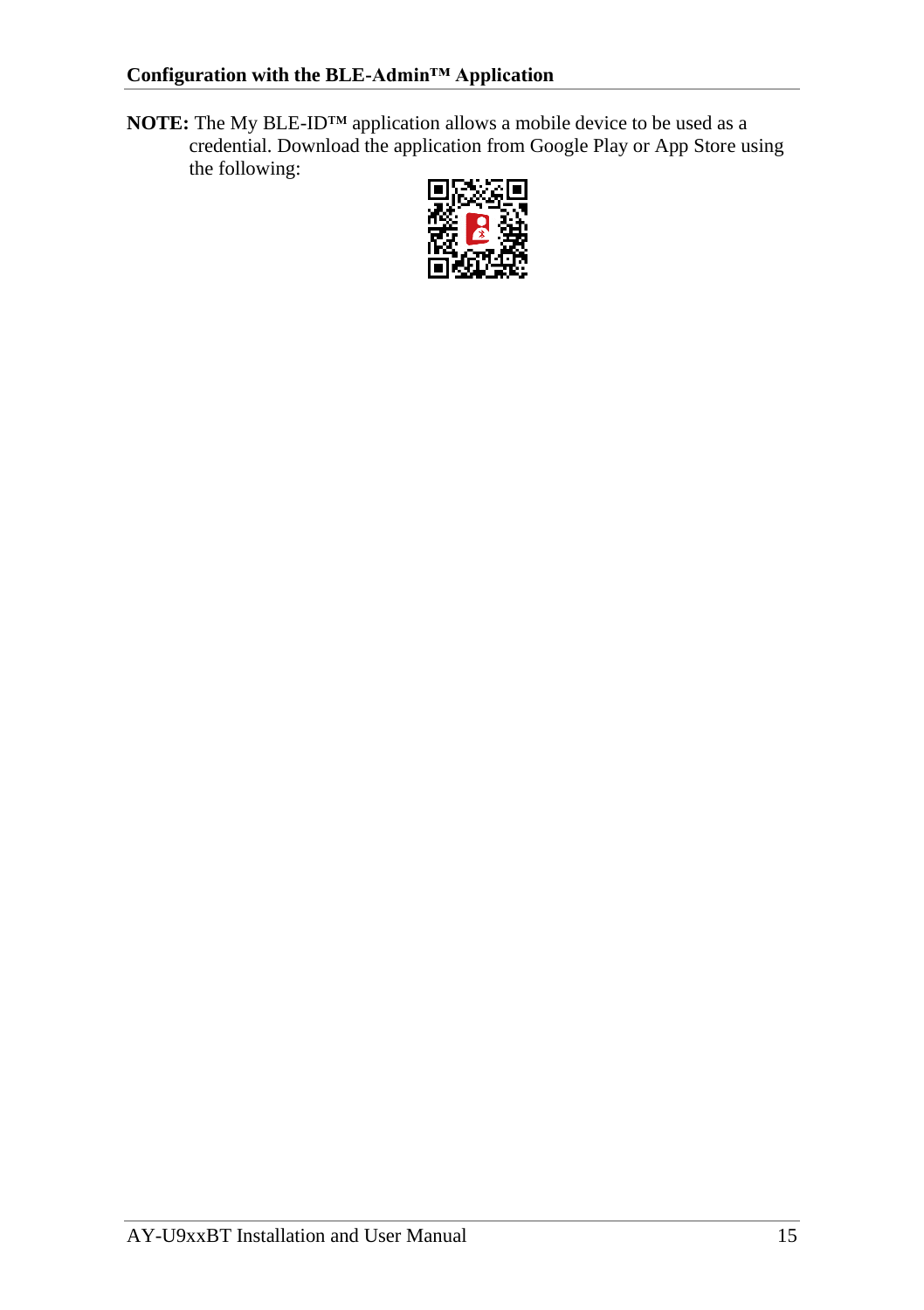# <span id="page-15-0"></span>6. Technical Specifications

| <b>Electrical Characteristics</b> |                                                                             |  |
|-----------------------------------|-----------------------------------------------------------------------------|--|
| <b>Operating Voltage Range</b>    | Typical: $9$ to 15 VDC $(2 \text{ A})$<br><b>Max: 24 VDC</b>                |  |
| <b>Input Current</b>              | Standby: 0.2 A max                                                          |  |
|                                   | Read: 1.2 A max                                                             |  |
| <b>Credential Read Distance*</b>  | AY-U915BT: 0.5 to 6 m (1.6 to 19.7 ft)<br>(adjustable)                      |  |
|                                   | AY-U920BT: 0.5 to 12 m (1.6 to 39.4 ft)<br>(adjustable)                     |  |
| <b>Transmission Protocol</b>      | Wiegand 26-Bit (default)                                                    |  |
|                                   | Wiegand 32-Bit                                                              |  |
|                                   | Wiegand 34-Bit                                                              |  |
|                                   | Wiegand 40-Bit                                                              |  |
|                                   | Wiegand 56-Bit                                                              |  |
|                                   | Wiegand 64-Bit                                                              |  |
|                                   | $OSDP**$                                                                    |  |
|                                   | Custom                                                                      |  |
| <b>Maximum Cable Distance</b>     | 150 m (492 ft) with 18" AWG cable                                           |  |
| <b>Frequency</b>                  | AY-U9xxBT-US: 902-928 MHz (America)                                         |  |
|                                   | AY-U9xxBT-EU: 865-868 MHz (Europe)                                          |  |
| <b>Modulation Type</b>            | ASK                                                                         |  |
| <b>Read Sensitivity</b>           | Dual polarization read mode                                                 |  |
| <b>Cards and Tags</b>             | · EPC GEN2 (ISO18000-6C) tags                                               |  |
|                                   | • BLE-ID soft credentials                                                   |  |
|                                   | That the reader is only compatible<br>Note:<br>with Rosslare's credentials. |  |

\* Measured using a Rosslare proximity card or equivalent.

\*\* For future use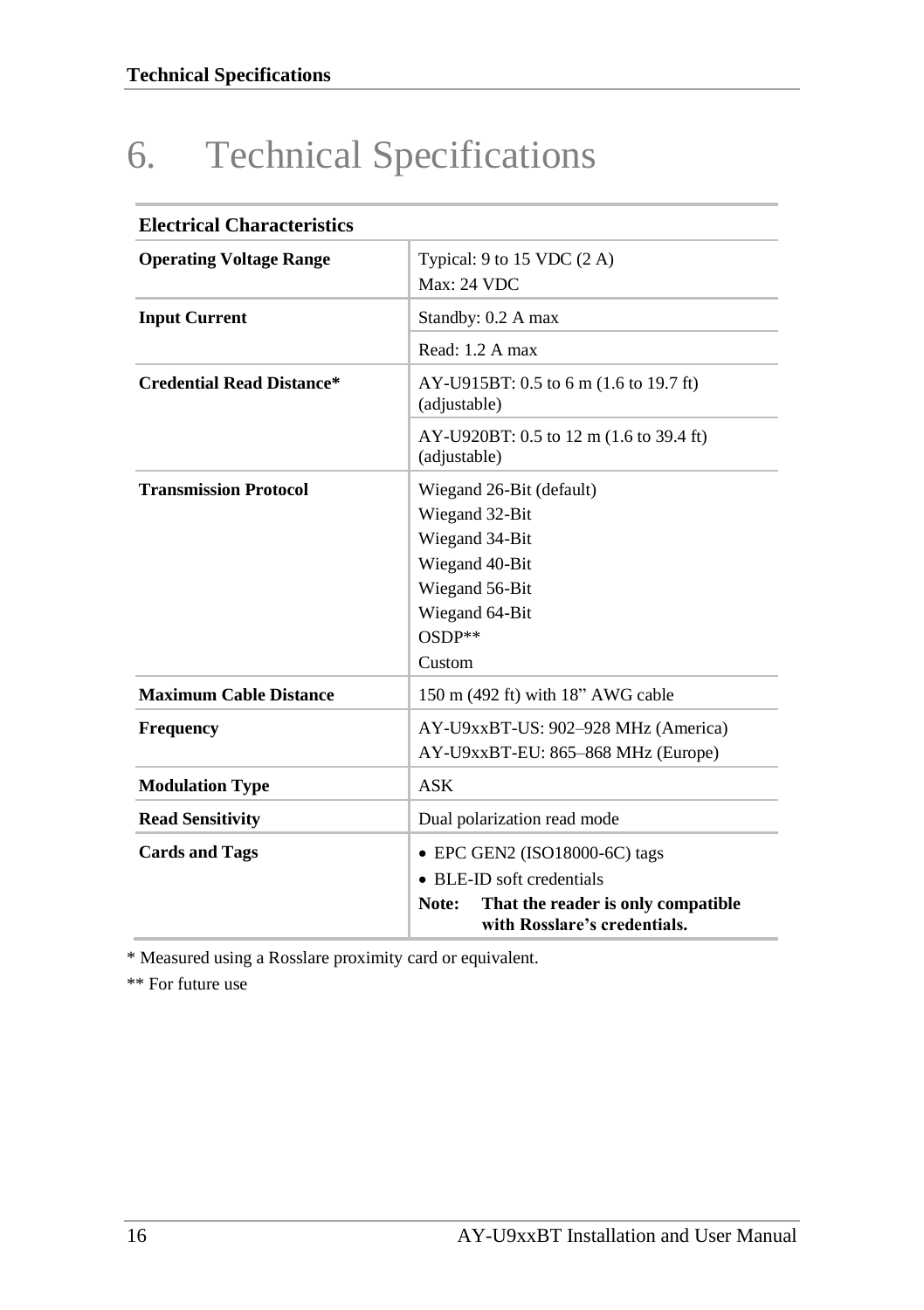| <b>Environmental Characteristics</b> |                                                                                |  |
|--------------------------------------|--------------------------------------------------------------------------------|--|
| <b>Operating Temp. Range</b>         | -35 °C to 60 °C (-31 °F to 140 °F)                                             |  |
| <b>Operating Humidity Range</b>      | 0 to 95% (non-condensing)<br>Suitable for outdoor use (IP65)                   |  |
| <b>Physical Characteristics</b>      |                                                                                |  |
| Dimensions ( $H \times W \times D$ ) | AY-U915BT: 29.5 x 29.5 x 3.2 cm<br>$(11.6 \times 11.6 \times 1.3 \text{ in.})$ |  |
|                                      | AY-U920BT: 36.5 x 36.5 x 3.2 cm<br>$(14.4 \times 14.4 \times 1.3 \text{ in.})$ |  |
| Weight                               | AY-U915BT: 2.5 kg (5.5 lb)                                                     |  |
|                                      | AY-U920BT: 2.8 kg (6.2 lb)                                                     |  |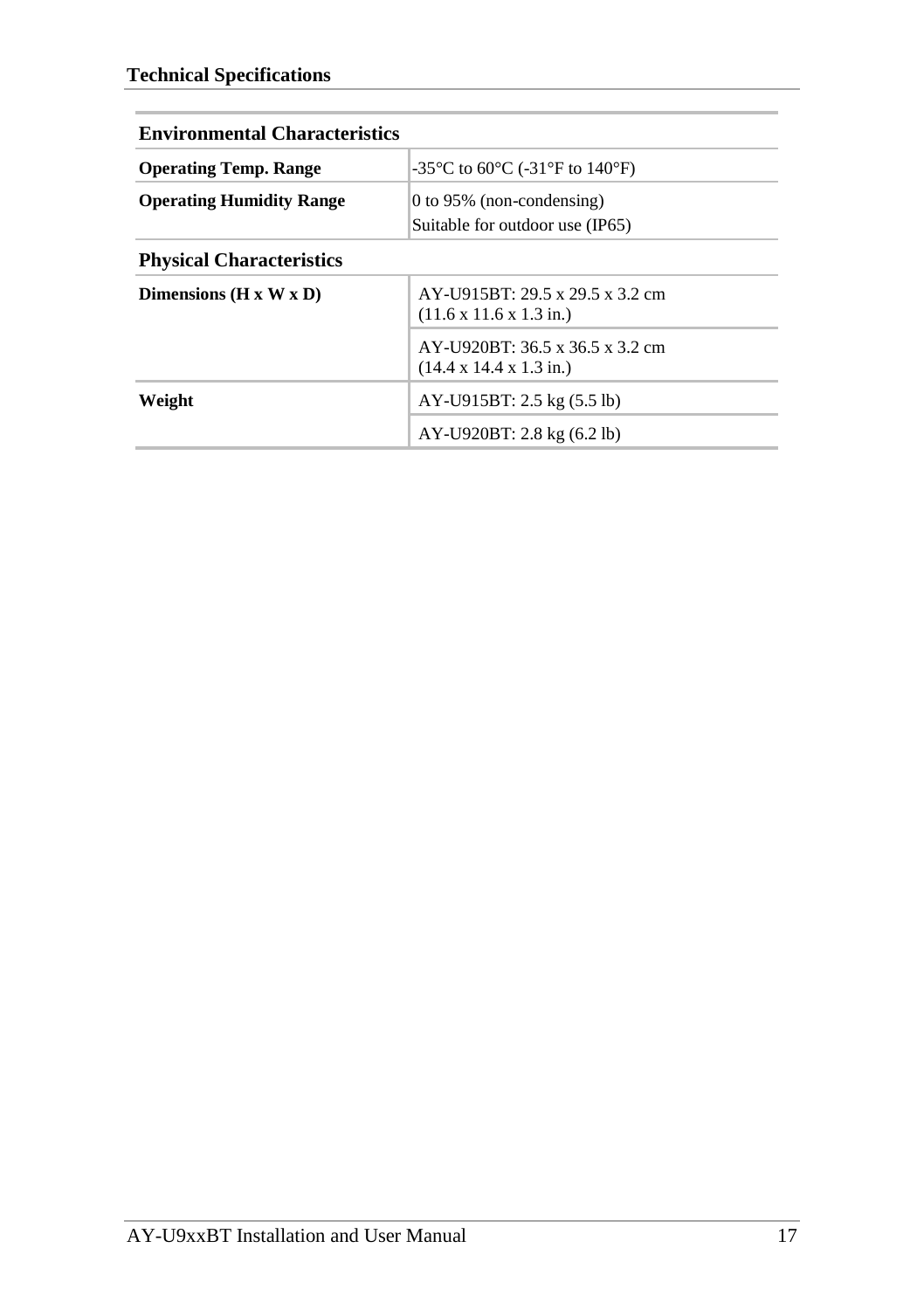# <span id="page-17-0"></span>A. Declaration of Conformity

## $FCC$  ID  $=$  GCD-AYU9XXRT

This device complies with Part 15 of the FCC Rules. Operation is subject to the following two conditions:

- This device may not cause harmful interference.
- This device must accept any interference received, including interference that may cause undesired operation.

Changes or modifications not expressly approved by the party responsible for compliance could void the user's authority to operate the equipment.

This equipment has been tested and found to comply with the limits for a Class B digital device, pursuant to part 15 of the FCC Rules. These limits are designed to provide reasonable protection against harmful interference in a residential installation.

This equipment generates, uses, and can radiate radio frequency energy and, if not installed and used in accordance with the instructions, may cause harmful interference to radio communications. However, there is no guarantee that interference will not occur in a particular installation. If this equipment does cause harmful interference to radio or television reception, which can be determined by turning the equipment off and on, the user is encouraged to try to correct the interference by one or more of the following measures:

- Reorient or relocate the receiving antenna.
- Increase the separation between the equipment and receiver.
- Connect the equipment into an outlet on a circuit different from that to which the receiver is connected.

Consult the dealer or an experienced radio/TV technician for help.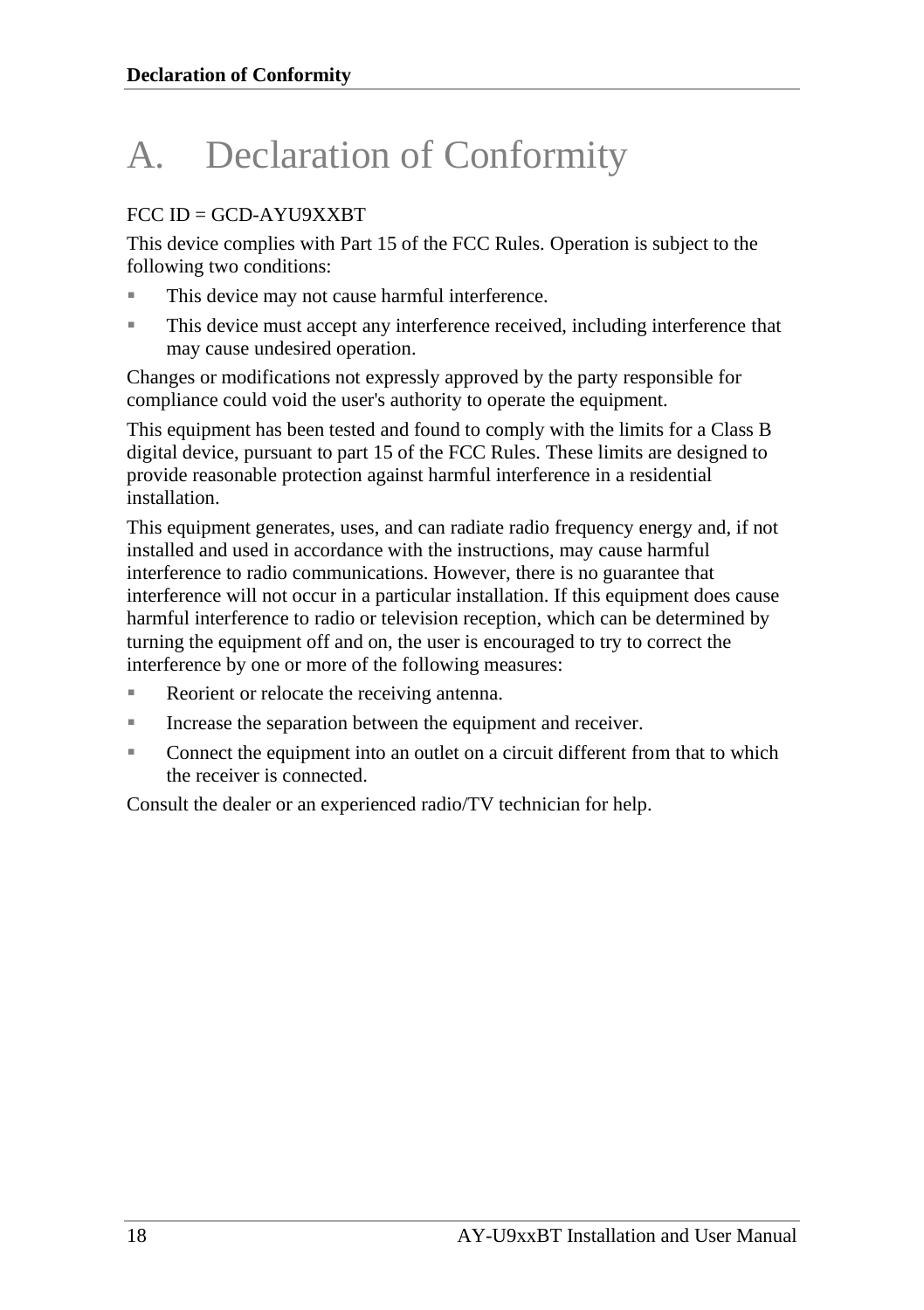# <span id="page-18-0"></span>B. Radio Equipment Directive (RED)

Under our sole responsibility that the following labeled AY-U9xxBT is tested to conform to the EU Radio Equipment Directive – RED 2014/53/EU – in electrical and electronic equipment.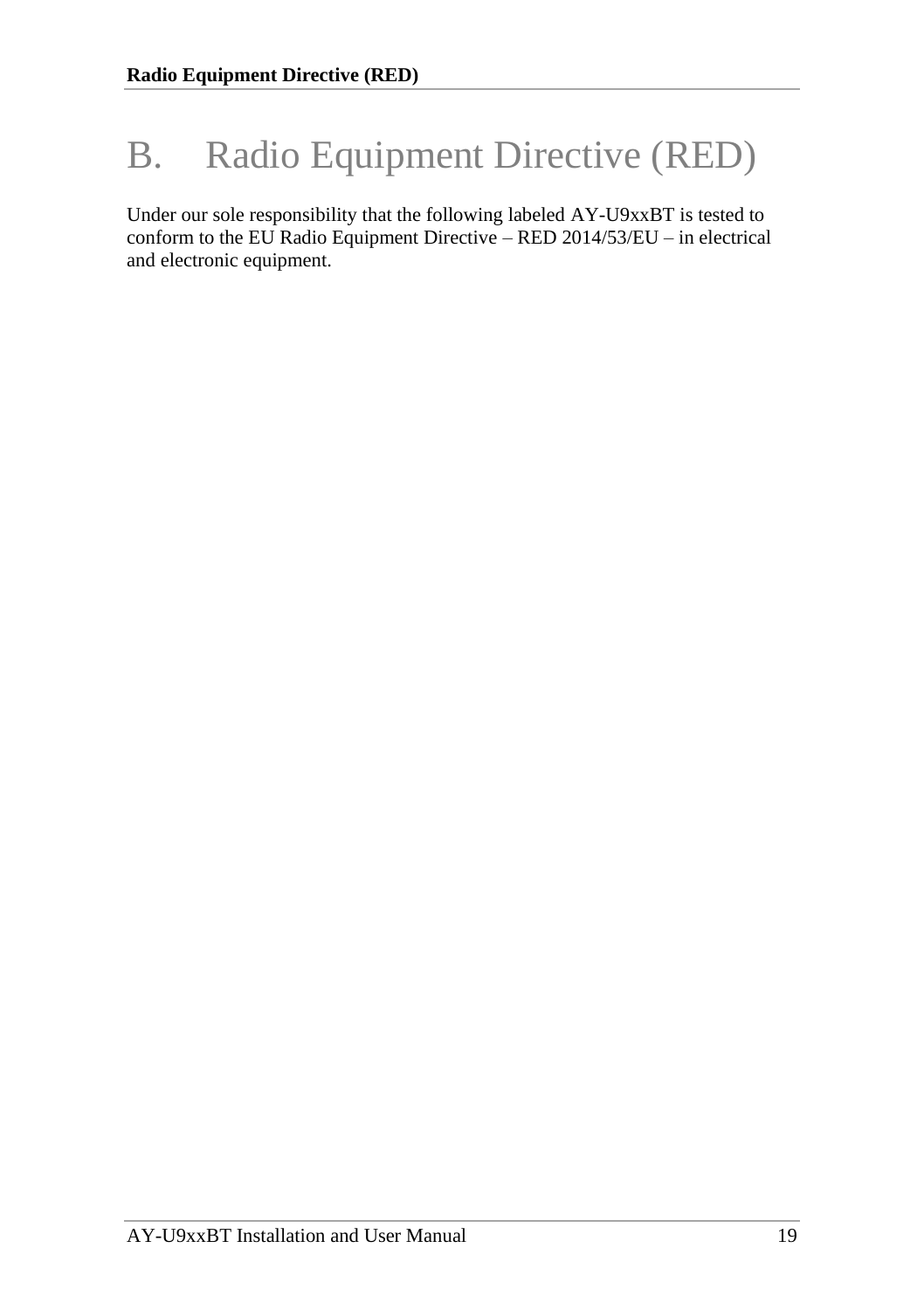# <span id="page-19-0"></span>C. RoHS Directive

Under our sole responsibility that the following labeled AY-U9xxBT is tested to conform to the Restriction of Hazardous Substances (RoHS) directive – 2011/65/EU – in electrical and electronic equipment.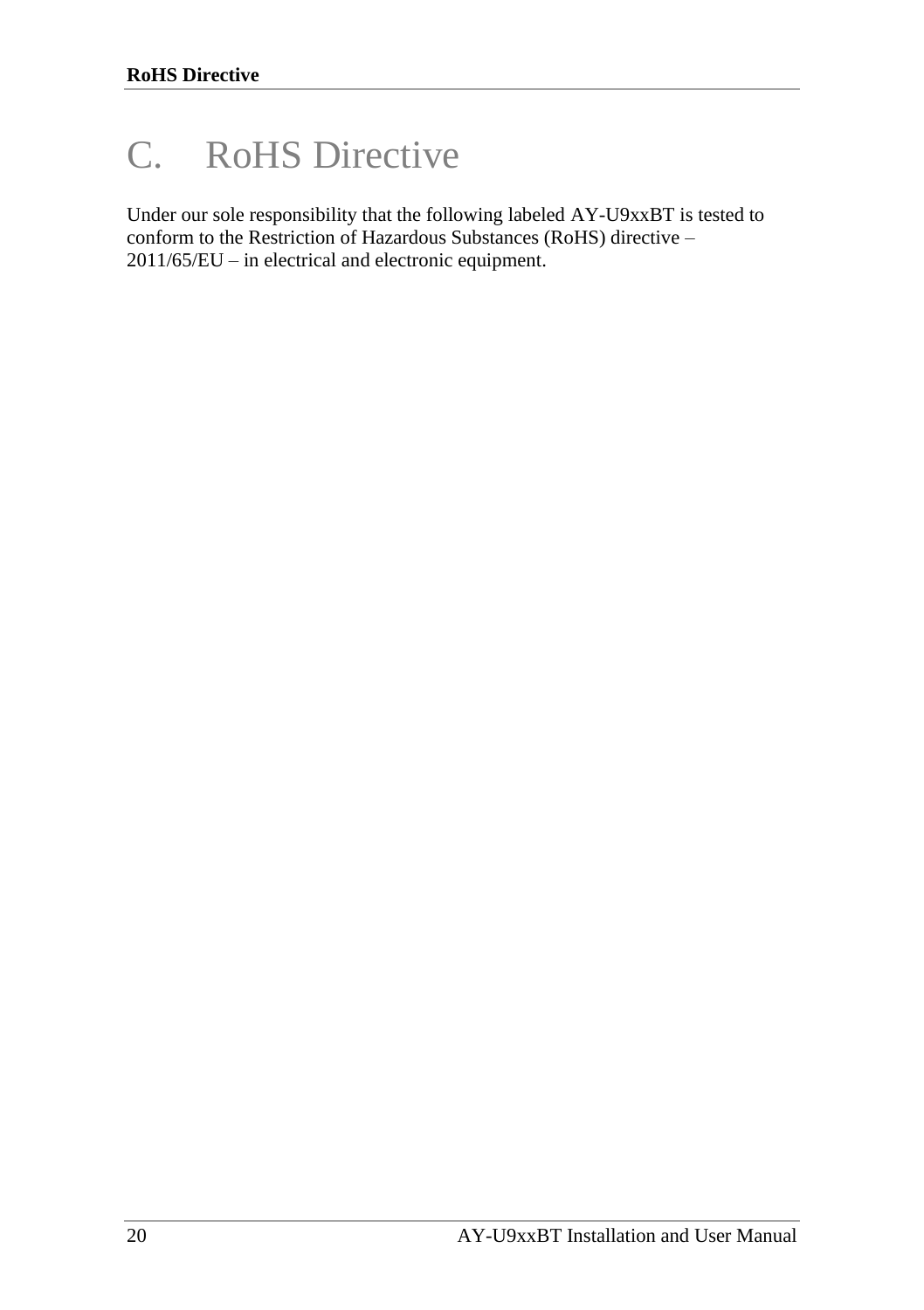# <span id="page-20-0"></span>D. Limited Warranty

The full ROSSLARE Limited Warranty Statement is available in the Quick Links section on the ROSSLARE website a[t www.rosslaresecurity.com.](http://www.rosslaresecurity.com/)

Rosslare considers any use of this product as agreement to the Warranty Terms even if you do not review them.